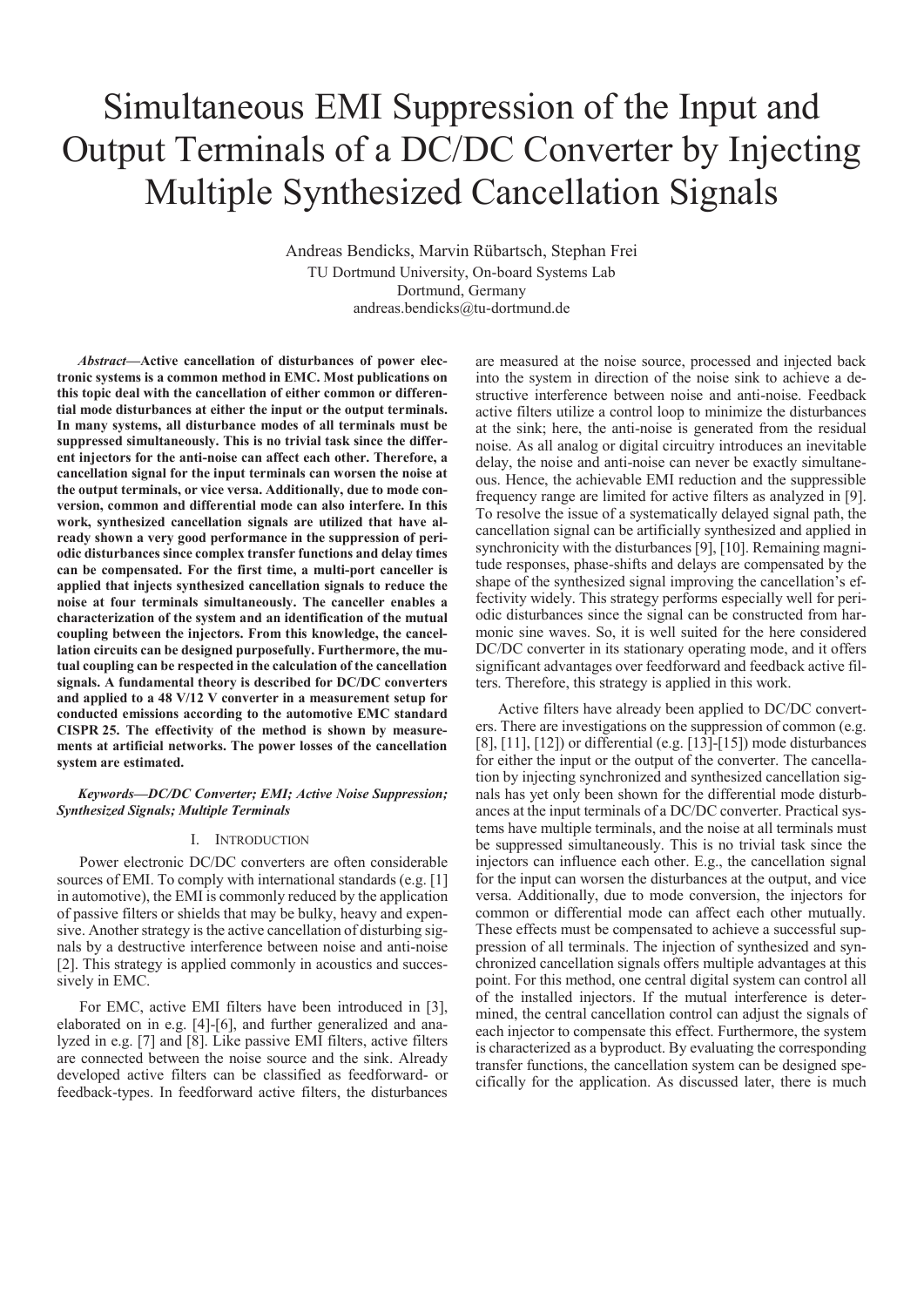design freedom for a central cancellation system with scattered injectors.

In this work, a DC/DC converter (e.g. for automotive applications) is suppressed in regard to all of its disturbance modes and terminals for frequencies of up to 30 MHz. To do so, a specialized theory is developed. In this theory, the system is characterized and the necessary cancellation signals are determined mathematically. Due to the comprehensive characterization, all mutual couplings can be compensated. Afterward, this theory is applied to a DC/DC converter in a laboratory setup. The application, the test setup and the designed cancellation system are depicted. The implemented procedure for characterizing the system and calculating the cancellation signals is explained. Emission measurement results are shown and the power consumption of the cancellation system is estimated. A conclusion and an outlook close the work.

# II. THEORY

In this chapter, a fundamental theory is given for a simultaneous cancellation of the input and output terminals of a generic DC/DC converter. At first, the overall system is introduced and mathematically described. Afterward, the necessary cancellation signals are calculated. Requirements for a successful calculation are discussed. Last, three variants for implementation are depicted.

## *A. Mathematical Description of the System*

In this section, the overall system (Figure 1) is described to allow an efficient calculation of the necessary cancellation signals. The considered DC/DC converter has four terminals; one for each DC+ and DC- at input and output, respectively. The converter is supplied by the DC voltage source  $V_{\text{supply}}$  between the input terminals. At the output terminals, the converter supplies the voltage  $V_{load}$  to a load. In regard to [1], the conducted emissions are measured by artificial networks (AN) that are connected to the input and output terminals of the device under test (DUT). The ANs represent a defined termination for the DUT's disturbances and they provide ports for standardized measurement. To suppress the disturbances, injectors are installed between the noise source (switching DC/DC converter) and the noise victims (ANs). Since four terminals must be suppressed, four cancellation signals are necessary. The here defined DUT comprises the DC/DC converter and the injectors.

If the converter uses ground as DC-, there are only disturbances between DC+ and ground. Therefore, only two artificial networks are necessary; one for the input and one for the output, both at DC+. Also, only two cancellation sources are needed in this case.

#### *1) Noise*

The switching of the DC/DC converter generates noise (symbolized by a voltage source  $V_{\text{noise}}(f)$ ) that propagates through the system. The noise at the input and output terminals is denoted by  $\vec{V}_{\text{noise}}^{\text{in/out}}(f)$ :

$$
\overrightarrow{V}_{\text{noise}}^{\text{in/out}}(f) = \begin{pmatrix} V_{\text{noise}}^{\text{in,DC+}}(f) \\ V_{\text{noise}}^{\text{in,DC-}}(f) \\ V_{\text{noise}}^{\text{out,DC+}}(f) \\ V_{\text{noise}}^{\text{out,DC-}}(f) \end{pmatrix}
$$

*2) Anti-Noise* 

In general, an arbitrary injector can be applied for the antinoise. It is possible to utilize voltage (considered here) or current sources, or a mix of both. The coupling is usually done with a capacitor or an inductive transducer. It is possible to suppress common and differential mode, or each line voltage to ground individually. The latter approach is applied in this paper. Additional components for decoupling have to be added if there are, e.g., current paths in the system that can short the injected signals. The generated anti-noise is denoted by the vector  $\vec{V}_{\text{anti}}(f)$ :

$$
\vec{V}_{\text{anti}}(f) = \begin{pmatrix} V_{\text{anti},1}(f) \\ V_{\text{anti},2}(f) \\ V_{\text{anti},3}(f) \\ V_{\text{anti},4}(f) \end{pmatrix}
$$

ܸሬറ

Like the noise, also the anti-noise propagates through the system. The resulting anti-noise at the input and output terminals is denoted by  $\vec{V}_{\text{anti}}^{\text{in/out}}(f)$ :

$$
\overrightarrow{V}_{\rm anti}^{\rm in/out}(f)= \begin{pmatrix} V_{\rm anti}^{\rm in,DC+}(f) \\ V_{\rm anti}^{\rm in,DC-}(f) \\ V_{\rm anti}^{\rm out,DC+}(f) \\ V_{\rm anti}^{\rm out,DC-}(f) \end{pmatrix}
$$



**Figure 1:** Model of the overall system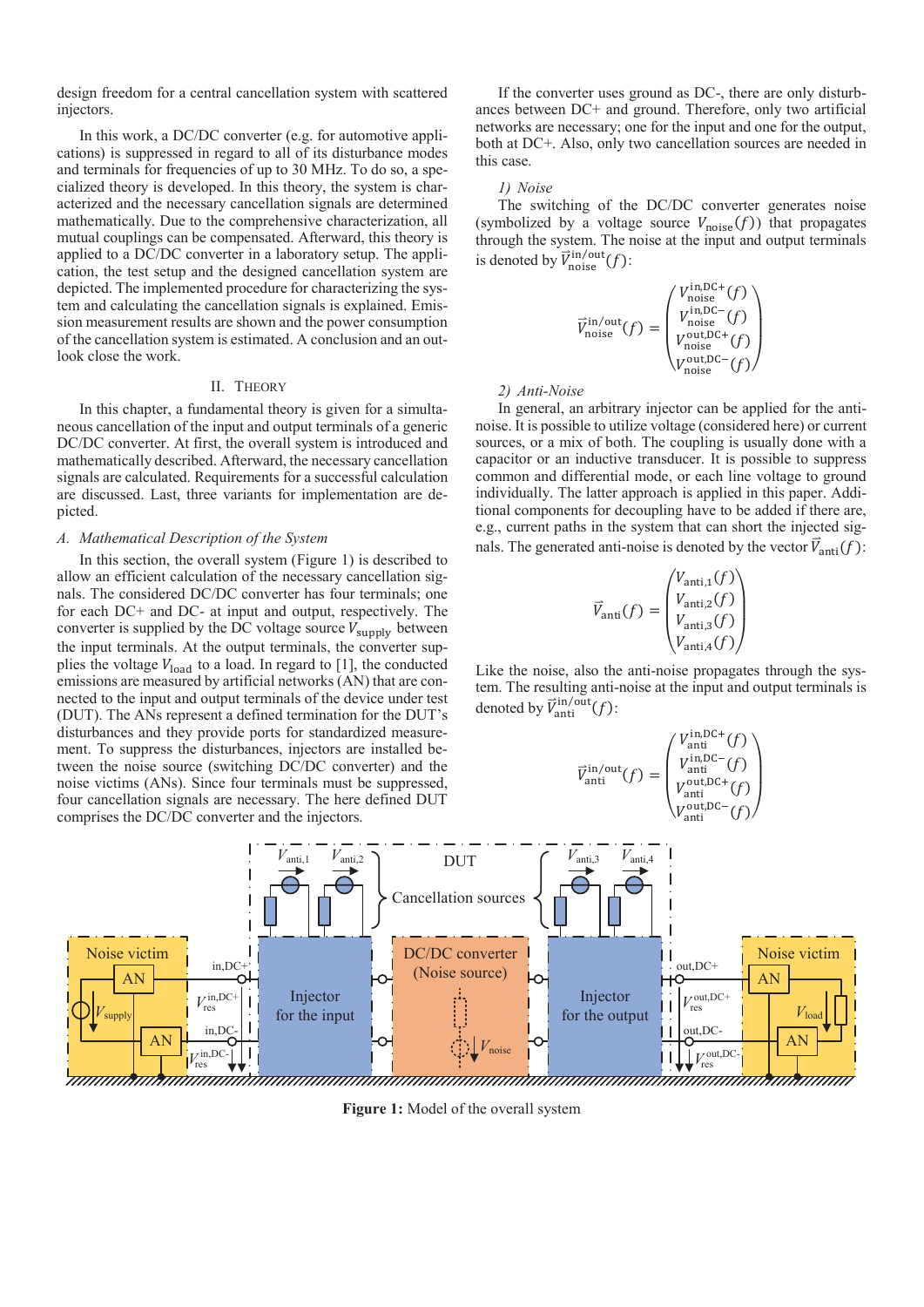The relationship between the generated anti-noise  $\vec{V}_{\text{anti}}(f)$  and the resulting anti-noise at the inputs and outputs  $\vec{V}_{\text{anti}}^{\text{in/out}}(f)$  can be described by the 4×4 transfer matrix  $H_{\text{anti}}(f)$ :

$$
\vec{V}_{\text{anti}}^{\text{in/out}} = \boldsymbol{H}_{\text{anti}} \cdot \vec{V}_{\text{anti}}
$$

 $(1)$ 

# *3) Residual Disturbances*

The residual disturbances at the input and output terminals are denoted by  $\vec{V}_{\text{res}}^{\text{in/out}}(f)$ :

$$
\overrightarrow{V}_{\text{res}}^{\text{in/out}}(f) = \begin{pmatrix} V_{\text{res}}^{\text{in,DC+}}(f) \\ V_{\text{res}}^{\text{in,DC-}}(f) \\ V_{\text{res}}^{\text{out,DC+}}(f) \\ V_{\text{res}}^{\text{out,DC-}}(f) \end{pmatrix}
$$

These residual disturbances are described by the superposition of noise  $\vec{V}_{noise}^{in/out}(f)$  and anti-noise  $\vec{V}_{anti}^{in/out}(f)$ :

$$
\vec{V}_{\text{res}}^{\text{in/out}} = \vec{V}_{\text{noise}}^{\text{in/out}} + \vec{V}_{\text{anti}}^{\text{in/out}} \tag{2}
$$

The disturbances picked up by the ANs are basically the residual disturbances of the input and output terminals.

#### *B. Calculation of the Cancellation Signals*

From the mathematical description found above, the necessary cancellation signals can be determined. By combining (1) and  $(2)$ ,  $(3)$  results.

$$
\vec{V}_{\text{res}}^{\text{in/out}} = \vec{V}_{\text{noise}}^{\text{in/out}} + \boldsymbol{H}_{\text{anti}} \cdot \vec{V}_{\text{anti}} \tag{3}
$$

The condition for a complete cancellation at the input and output terminals is formulated by (4).

$$
\vec{V}_{\text{res}}^{\text{in/out}} = \vec{V}_{\text{noise}}^{\text{in/out}} + \boldsymbol{H}_{\text{anti}} \cdot \vec{V}_{\text{anti}} \ \mathbf{I} = \vec{0} \tag{4}
$$

To find the appropriate complex amplitudes for cancellation, (4) can be solved to:

$$
\vec{V}_{\text{anti}} = -H_{\text{anti}}^{-1} \cdot \vec{V}_{\text{noise}}^{\text{in/out}} \tag{5}
$$

Obviously,  $H_{\text{anti}}$  must be regular to do so. This requirement is discussed in II.C. From the complex amplitudes  $\vec{V}_{\text{anti}}(f)$ , the cancellation signals can be synthesized. By applying these signals to the cancelling sources, all disturbances at the input and output terminals and all disturbances at the noise victims are suppressed. Note that all mutual interferences between the cancelling sources and the input and output terminals are respected in  $H_{\text{anti}}$ . So, the mutual interference is intrinsically compensated in  $\vec{V}_{\text{anti}}(f)$ .

# *C. Requirements for the Transfer Matrix*

The transfer matrix  $H_{\text{anti}}$  must be regular so that the inverse  $H<sub>anti</sub><sup>-1</sup>$  exists and equation (5) can be solved analytically. There are two necessary considerations.

First, the rank of the matrix must be full since the matrix is not invertible otherwise. For a full rank, all injectors and terminals must be linearly independent, respectively. In general, there may be a linear dependency if two or more injectors inject e.g. a current into the same node. This may be obvious if there is a galvanic connection. In some cases, it is not that obvious if, e.g., large capacitances behave like shorts at high frequencies. The

same is true for the input and output terminals. To resolve this issue, it is possible to decouple the nodes or branches by additional circuitry in the injector's circuit.

Second, the matrix must be well conditioned so that the inverse can be calculated precisely. Noteworthy, the condition becomes worse the closer the matrix gets to a reduced rank. This may indicate, e.g., a mutual coupling of injectors. So, it is encouraged to ensure a strong linear independency between the injectors and the output terminals.

# *D. Variants for Implementation*

In this section, some possibilities for implementation are discussed that depends on the knowledge of the system.

In the first scenario, the system is completely known. Hence, the disturbances at the input and output terminals  $\vec{V}_{noise}^{in/out}$ , the transfer matrix  $H_{\text{anti}}$  and the necessary cancellation signals  $\vec{V}_{\text{anti}}$ can easily be calculated.

In the second scenario, the system must be characterized. To do so, sensors can be placed at the output terminals. Now, the disturbances at the input and output terminals  $\vec{V}_{noise}^{in/out}$  can be measured and the transfer matrix  $H_{\text{anti}}$  can be determined. From (5), the necessary cancellation signal  $\vec{V}_{\text{anti}}$  can be calculated and synthesized. The characterization and generation of appropriate signals (teach-in) can be done for all relevant operating modes and setups of the system. An interpolation between, e.g., operating modes can help to reduce the number of measurements. After this procedure, the noise sensors can be removed. Note that the removal of the sensors can change the transfer functions and disturbances of the system. Due to this effect, the previously found cancellation signals may differ from the ones now necessary. To avoid this issue, sensors can be chosen that influence the transfer functions as little as possible, or the impedance of the sensors can be substituted after removal. In III, this strategy is demonstrated for one operating mode of the DC/DC converter (but the sensors are not uninstalled after teach-in). In [10], a similar method has been demonstrated utilizing an EMI receiver for teach-in. The main difference is in the sensing circuit; in [10], the signal has been optimized for a noise sink (an artificial network) and not for an additionally installed sensor.

In the third scenario, the system changes during operation or there is too much data to collect in the prior teach-in phase. To resolve this problem, sensors can be installed permanently at the input and output terminals. Now, the cancellation system can adapt itself continuously to the changing disturbances and setups. In [9], a self-adapting cancellation prototype has been realized that consists of an FPGA, an ADC and a DAC.

#### III. DEMONSTRATION

In this chapter, the theory of II is applied to a laboratory setup. At first, the application is introduced. Afterward, the test setup and the cancellation equipment are depicted. For this setup, suitable injectors and sensors are designed. Then, the characterization procedure is described, and the necessary cancellation signals are calculated. The performance of the method is evaluated by measurements and the power consumption of the cancellation system is estimated.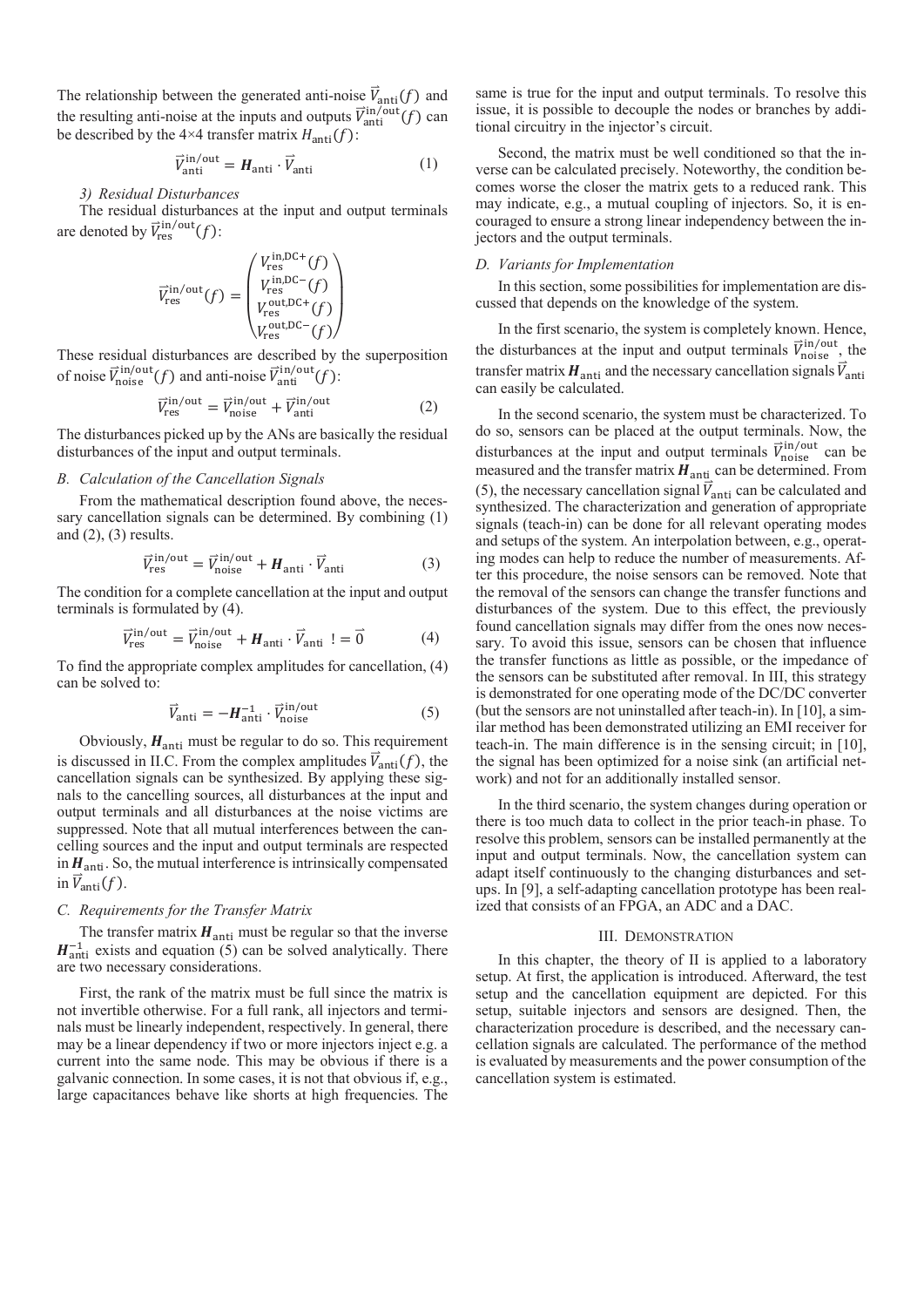# *A. Application*

For demonstration, a GaN-transistor evaluation board GS61008P-EVBHF is used as DC/DC converter that steps an input voltage of 48 V down to 12 V. The switching frequency is set to  $f_0 = 1$  MHz. Since the duty cycle is kept constant, there are stable disturbing harmonics with a spacing of  $f_0$ . The control signal for the DC/DC converter is generated by an arbitrary waveform generator (AWG). To galvanically isolate the control signal from ground, a digital isolator is applied.

# *B. Test Setup and Cancellation Equipment*

The test setup referring to [1] is depicted in Figure 2. The overall setup is placed on a copper table as ground plane. The DUT consists of the DC/DC converter and the cancellation system that is presented in the following sections. For demonstration, the converter is galvanically isolated from the ground plane. So, there are common and differential mode disturbances for both the input and the output. In other words, there is noise on all four lines that must be suppressed. For measurement, all lines are terminated by an individual artificial network. So, the disturbing voltages of the lines are picked up against the ground plane. The disturbances are measured by an EMI receiver. The 48 V input voltage is provided by a power supply. The load for the 12 V output is a 1 Ω resistor. So, there is a transfer power of approximately 144 W.

Three synchronized AWGs (Tektronix AFG3000 series) with two output channels each are used to control the DC/DC converter and to inject four cancellation signals into the system. For feedback measurement, an oscilloscope (LeCroy HDO6104A) is used. A PC with Matlab is used to calculate the necessary cancellation signals and to control the cancellation equipment via Ethernet. In practical realizations, this equipment can be substituted by low-cost mixed-signal integrated circuits.

For demonstration, the frequency range up to 30 MHz shall be suppressed actively. Due to the switching frequency of 1 MHz, there are 30 harmonics inside of the considered frequency range that must be suppressed. Peak and average emissions are mostly the same since the disturbances are stationary. Here, the average emissions are measured and depicted. According to [1], a resolution bandwidth of 9 kHz is applied.



*C. Design of the Cancellation System*  **Figure 2:** Photograph of the test setup

A photograph and the schematic of the DUT are depicted in Figure 3 and Figure 4, respectively. The four input and output terminals are galvanically connected to the converter (noise source). The switching node is capacitively coupled to the ground plane.

## *1) Injectors*

For cancellation, capacitively coupled injectors have been chosen. The coupling is done by 100 nF capacitors and the signals  $\vec{V}_{\text{anti}}$  are generated by the AWGs. Without decoupling inductors, significant portions of the injected currents flow into the



**Figure 3:** Photograph of the DUT



**Figure 4:** Schematic of the DUT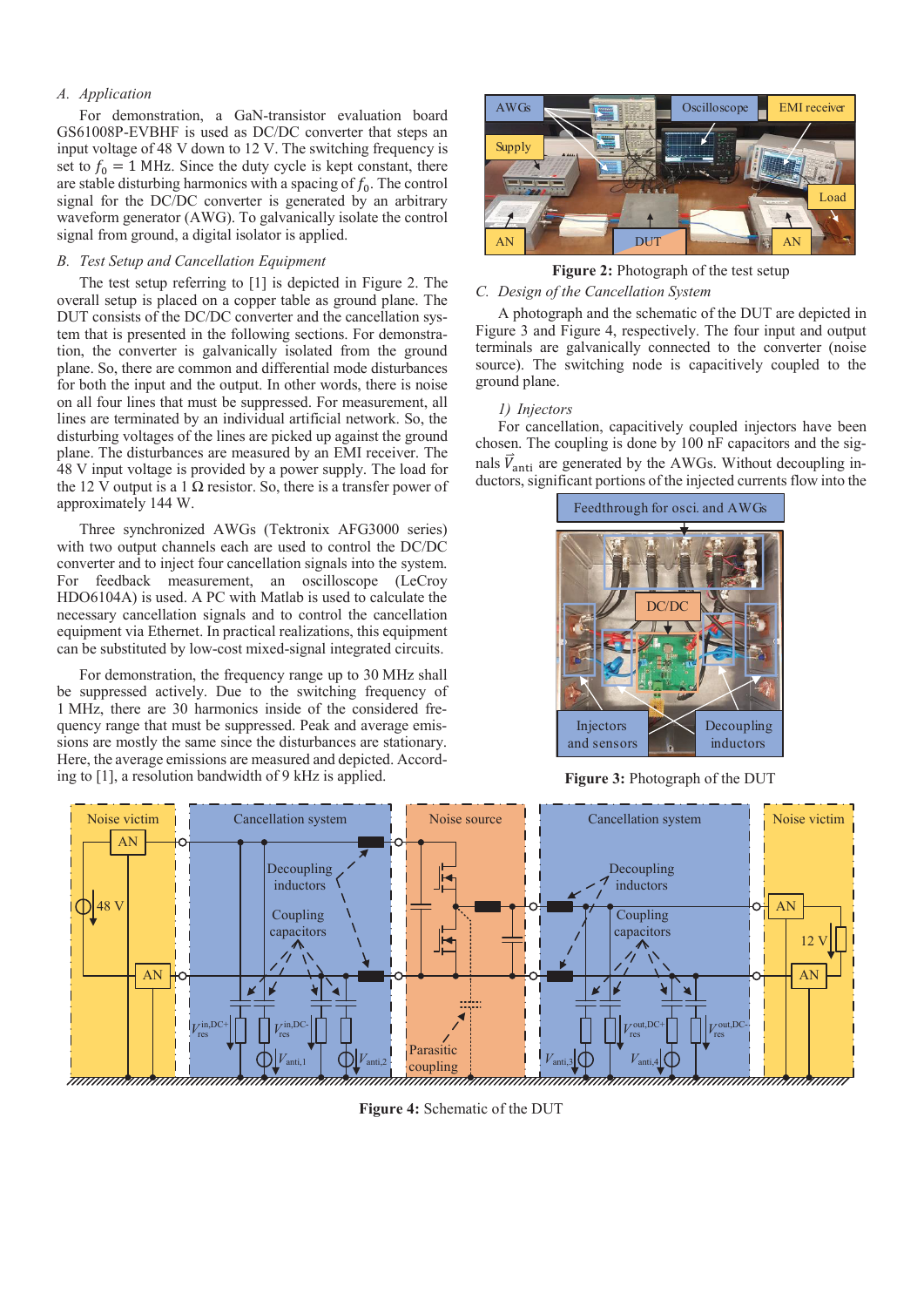converter and not to the actual noise sinks where the cancellation should take place. Therefore, the cancellation sources must provide high voltages to inject the necessary current into the sinks. Furthermore, the injectors are strongly coupled. Therefore, the condition number of the matrix  $H_{\text{anti}}$  is large, and the precision of the results of (5) is limited. To resolve this issue, toroidal ferrites are installed for decoupling. By doing so, the necessary cancellation voltages are reduced and the condition of the matrix is improved. To utilize the full resolution of the AWG, 10 dB attenuators are added between channels of the AWGs and the injectors. Therefore, the series resistances of the cancellation sources depicted in Figure 4 consist of the internal AWG resistance of 50  $\Omega$  and the attenuator.

### *2) Sensors*

For feedback measurement, capacitive sensors (with 100 nF capacitors) are applied to each line. Therefore, the sensors directly measure the residual disturbances at the input and output terminals  $\vec{V}_{res}^{in/out}$  that comprise  $V_{res}^{in,DC+}$ ,  $V_{res}^{in,DC-}$ ,  $V_{res}^{out,DC+}$  and  $V_{\text{res}}^{\text{out,DC}}$ . The measurement is done by an oscilloscope. To improve the precision, the measurement bandwidth is limited to the considered frequency range by external low-pass filters. For impedance matching, 3 dB attenuators are installed between the sensor and the low-pass filter. So, there is basically a termination of 50  $\Omega$  in regard to the schematic in Figure 4.

# *D. Characterization and Calculation of Cancellation Signals*

As stated before, a PC with Matlab is used to determine the necessary cancellation signals. Here, the program sequence is depicted. There are basically three steps.

First, the noise of the DC/DC converter at the sensors  $\vec{V}_{noise}^{in/out}$ is determined. To do so, the cancellation signals are turned off  $(\vec{v}_{\text{anti.test}}(t) \equiv \vec{0})$  and the DC/DC converter is turned on. The disturbances  $\vec{v}_{\text{res,meas.}}^{in/out}(t)$  are measured by the oscilloscope. The data is sent to the PC and the harmonics  $\vec{V}_{res,meas.}^{in/out}(kf_0)$  are determined by a fast Fourier transform (FFT). Due to  $\vec{V}_{\text{anti,test}}(kf_0) \equiv \vec{0}, \quad \vec{V}_{\text{in}}$  $\hat{v}_{\text{noise}}^{in/out}(kf_0) = \vec{V}_{\text{res,meas}}^{in/out}(kf_0)$  follows from (3).

Second, the transfer matrix  $H_{\text{anti}}(kf_0)$  is determined. Obviously, the transfer functions must be found as precisely as possible. Since the DC voltage and current of the converter influence the transfer functions, the characterization is done with the DC/DC converter activated. The transfer matrix (with its 16 transfer functions) is determined by test measurements. Test signals  $\vec{v}_{\text{anti.test}}(t)$  can be synthesized from arbitrary harmonics  $\vec{V}_{\text{anti,test}}(kf_0)$  with the same frequencies as the disturbances. Since the DC/DC converter is turned on, the sensors measure not only the influence of the test signals  $\vec{V}_{\text{anti,test}}^{in/out}(kf_0)$ , but also the (previously determined) disturbances  $\vec{V}_{noise, known}^{in/out}(kf_0)$ . The relationship of (6) results from (3).

$$
\vec{V}_{\text{res,meas.}}^{\text{in/out}} - \vec{V}_{\text{noise,known}}^{\text{in/out}} = H_{\text{anti}} \cdot \vec{V}_{\text{anti,test}} \tag{6}
$$

Since there is no easy way to determine the complete matrix  $H_{\text{anti}}(kf_0)$  at once, the entries (transfer functions) are determined individually by applying the test signal to only one injector at a time. So, the influence of the injectors to the different sensors is systematically included which directly represents the mutual coupling of the injectors.

Thirdly, the cancelling harmonics  $\vec{V}_{\text{anti}}(kf_0)$  are calculated from  $H_{\text{anti},\text{known}}(kf_0)$  and  $\vec{V}_{\text{noise},\text{known}}^{i} (kf_0)$  by (5). From these harmonics, the cancellation signals  $\vec{v}_{\text{anti}}(t)$  are synthesized and applied to the system. Note that the mutual interferences between the injectors are respected in the transfer matrix  $H_{\text{anti known}}(kf_0)$  and compensated by solving (5).

To improve the result, multiple iterations can be done. In this case, the residual disturbances are measured and additional cancellation signals are determined to suppress the disturbances even further. Then, the old cancellation signals are superposed with the new ones to generate the updated cancellation signals.

## *E. Measurement Results*

The measurement results of the EMI receiver for all four ANs are depicted in Figure 5. All disturbing harmonics are evenly suppressed to approximately 40 dBμV. This limit is related to the quantization noise level of the cancellation equipment. The fundamental waves are suppressed by 50 dB on average. Even the harmonics at 30 MHz are suppressed by 40 dB



**Figure 5:** Measured disturbances at the artificial networks with and without active cancellation